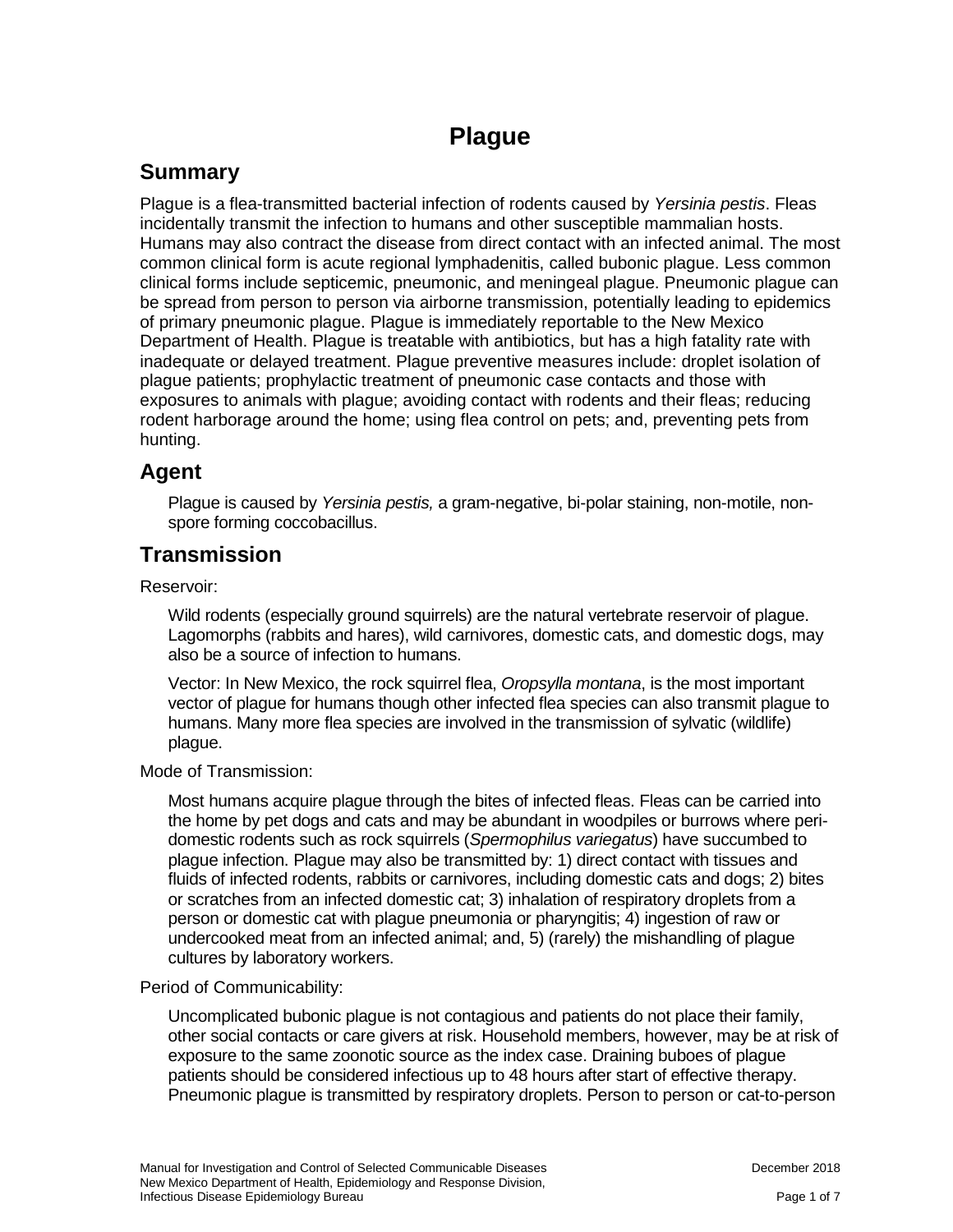transmission can occur from a pneumonic plague source when there is close (less than two meters) direct contact with an infected coughing patient. Patients with pneumonic plague are infectious until 48 hours of appropriate antimicrobial therapy has been given and there is evidence of clinical improvement. However, no person-to-person spread of pneumonic plague has occurred in the United States since 1924, although in 2014 there was one documented case of a possible human-to-human transmission in Colorado where the case also had direct contact with an infected dog. Five cases of primary pneumonic plague acquired from domestic cats were reported in the interval 1977 – 1998.

## **Clinical Disease**

Incubation period:

For bubonic plague, the incubation period is 2-8 days. For primary pneumonic plague, the incubation period is 1-6 days.

Illness:

The common signs and symptoms of plague include fever, severe malaise, weakness, headache, chills, myalgia and sometimes gastrointestinal symptoms. Specific forms of plague include:

- 1. Bubonic**:** This is the most common form of plague. Patients experience pain in the affected regional lymph node (called a bubo) that drains the site of the flea bite. The infected node may not be palpably enlarged during early stages. The three most common bubo locations, in descending order, are femoral/inguinal, axillary, and cervical. A femoral or inguinal bubo is likely to appear in those persons who are bitten on the leg by an infectious flea, whereas those who contract plague as a result of handling an infected animal are likely to develop an axillary bubo. Progression of signs and symptoms is usually rapid with the affected buboes becoming excruciatingly tender and painful. In some instances, usually with delayed treatment, the infection causes destruction of the lymph node with subsequent bacteremia. Untreated bubonic plague has a case fatality rate of 50-60%.
- 2. Septicemic: Septicemic plague is a progressive, overwhelming bloodstream infection that can result from untreated bubonic plague (i.e., secondary septicemic plague), but may also occur without prior lymphadenopathy (i.e., primary septicemic plague). Primary septicemic plague is especially dangerous due to difficulty of rapid diagnosis in the absence of a bubo. Gastrointestinal signs and symptoms are prominent in primary septicemic plague, including nausea, vomiting, abdominal pain, and diarrhea. Dissemination of *Y. pestis* to other organ systems via the bloodstream can result in secondary pneumonic plague, meningitis, endophthalmitis, multiple lymphadenitis, and hepatic or splenic abscesses. Plague endotoxin can produce septic shock, disseminated intravascular coagulation (DIC), multiple organ failure, coma, and death.
- 3. Pneumonic: Hematogenous spread of plague bacilli to the lungs can result in secondary pneumonic plague. Entry of the plague bacillus via the respiratory tract may result in primary plague pneumonia, the most fulminating and fatal form of plague. Pneumonic plague patients are likely to have cough, chest pain, dyspnea and hemoptysis. Segmental pneumonitis may progress to bronchopneumonia and then to bilateral lung involvement. Pulmonary complications may include localized areas of necrosis and cavitation, pleurisy with effusion, and acute respiratory distress syndrome. Untreated pneumonic plague is almost always fatal.
- **4. Other syndromes:**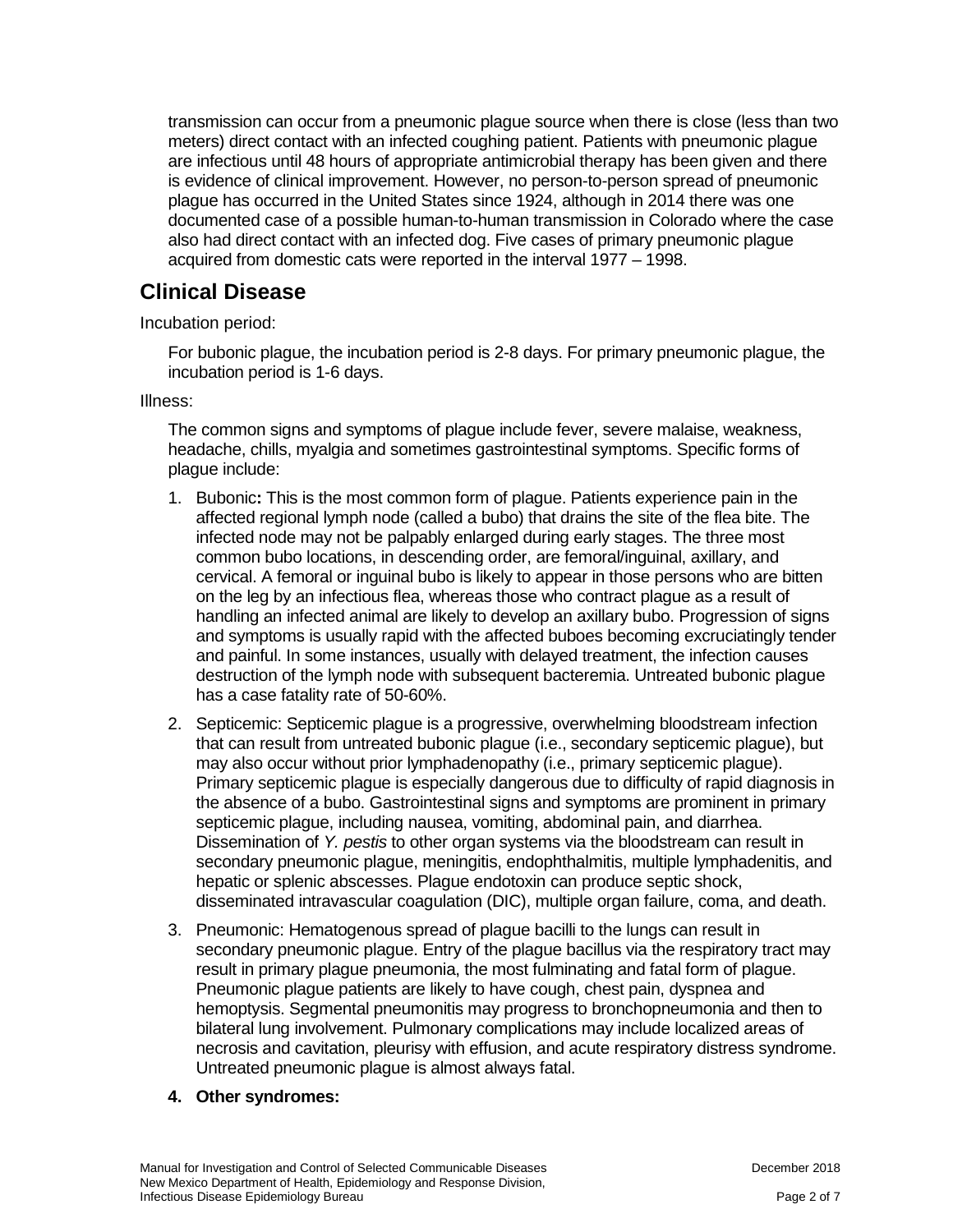- o Asymptomatic or subclinical infections with plague are rare to nonexistent.
- $\circ$  Plague meningitis is a rare complication and typically occurs more than one week following inadequately treated bubonic plague. This form of plague is characterized by fever, headache, stiff neck, delirium, confusion, obtundation or coma. It is more common in patients with axillary buboes. Meningeal plague may be a primary manifestation (i.e., without prior lymphadenitis).
- o Plague pharyngitis may resemble tonsillitis. Anterior cervical lymph nodes are usually inflamed. Contamination of the oropharynx with *Y. pestis*-infected material is presumed to follow inhalation or ingestion of plague bacilli.
- o Plague should be considered in any patient who presents with fever and acute lymphadenitis and resides in a known plague area. Plague has been found in animals or fleas throughout New Mexico. The majority of human cases in New Mexico have occurred in seven northern counties: Bernalillo, McKinley, Rio Arriba, San Miguel, Sandoval, Santa Fe, and Taos. Other factors that increase the likelihood of plague include: illness onset in May-October; residence in a rural or semi-rural area; household cats that hunt; presence of insect bites; handling sick or dead animals; fleas on pets; and, a history of hunting or trapping.

### **Laboratory Diagnosis**

#### *Confirmatory*

- Isolation of *Y. pestis* from a clinical specimen, OR
- Fourfold or greater change in serum antibody titer to *Y. pestis* F1 antigen

Diagnosis of plague usually is confirmed by culture of *Y. pestis* from blood, bubo aspirate, or other clinical specimens. Samples should be submitted to the New Mexico Department of Health Scientific Laboratory Division (SLD) for confirmation. At SLD, contact the General Microbiology section (505-383-9128 or 505-383-9127) for questions about specimen submission.

#### *Presumptive*

- Elevated serum antibody titer(s) to *Yersinia pestis* fraction 1 (F1) antigen (without documented fourfold or greater change) in a patient with no history of plague vaccination, OR
- Detection of F1 antigen in a clinical specimen by fluorescent assay

### **Treatment**

Prompt diagnosis and treatment are critical for reducing the high fatality rate of plague. When human plague is suspected on clinical and epidemiological grounds, appropriate specimens for diagnosis should be obtained immediately, and the patient should be started on specific antimicrobial therapy pending laboratory confirmation.

• Treatment of disease: It is important for physicians with suspected cases to discuss the case with an infectious disease specialist to assist in diagnosis and treatment decisions. Streptomycin is effective against *Y. pestis* and is considered the drug of choice for treatment of plague, particularly the pneumonic form. However, streptomycin has limited availability and can be ototoxic and/or nephrotoxic. Gentamicin in standard doses for age given intramuscularly or intravenously appears to be an equally effective alternative to streptomycin. Chloramphenicol penetrates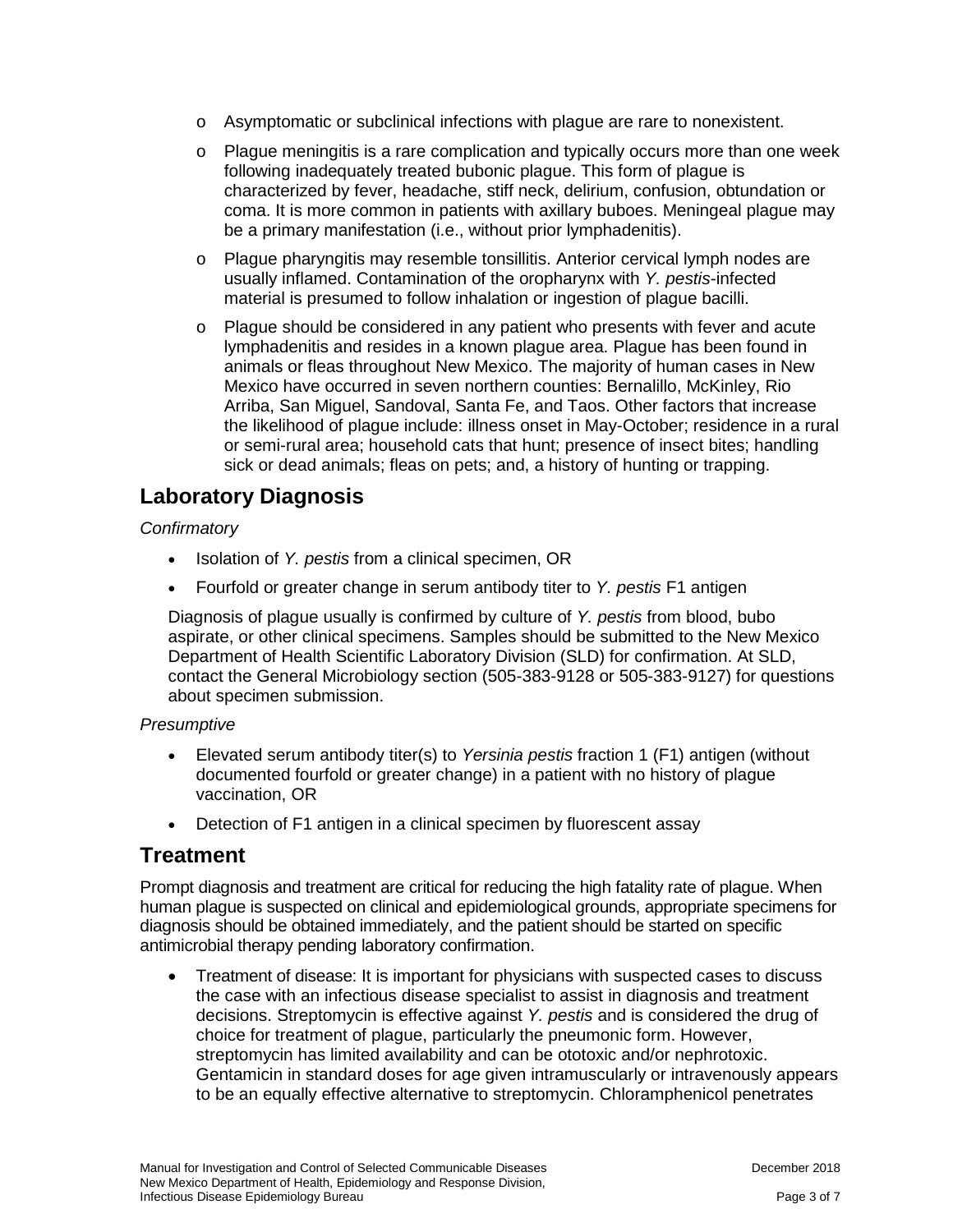tissues well and may be an option for treating plague meningitis, endophthalmitis, myocarditis, and pleuritis, though in rare instances it can cause aplastic anemia. Fluoroquinolones also have been found to be effective in treating plague in animal and in vitro studies but currently only levofloxacin is approved by the US Food and Drug Administration for both treatment of plague and prophylaxis after exposure to plague. Tetracyclines are effective for uncomplicated plague. Tetracycline and doxycycline are usually given for prophylactic treatment of plague contacts. Tetracycline or doxycycline should not be given to pregnant women or children  $< 8$ years old unless benefits outweigh risks of dental staining. For children, trimethoprim-sulfamethoxazole may also be an option for prophylaxis. Trimethoprimsulfamethoxazole should not be considered a first-line treatment option when treating bubonic plague and should not be used as monotherapy to treat pneumonic or septicemic plague, because some studies have shown higher treatment failure rates and delayed treatment responses.

- Prophylactic Therapy: Persons in close contact (i.e., less than two meters) with a human or feline case of pneumonic plague or with draining buboes (humans or animals), or persons likely to have been exposed to *Y. pestis* through flea bites or direct contact with a plague-infected animal, or persons exposed to plague in a laboratory accident, should receive antibiotic preventive therapy if exposure occurred within the previous week. Contacts should be instructed to measure their temperature twice a day for seven days and see a physician immediately if fever greater than 100°F develops. Contact the ERD at 505-827-0006 regarding specific recommendations for plague prophylaxis.
- Supportive Therapy: Most patients are febrile with constitutional signs and symptoms, including nausea and vomiting. Hypotension and dehydration are common. Patients should be hospitalized and aggressively monitored, and clinicians should be prepared for possible septic shock, multiple organ failure, acute respiratory distress syndrome, and disseminated intravascular coagulopathy. Buboes occasionally require incision and draining.

### **Surveillance**

Case Definition:

*Confirmed* – a clinically compatible case with confirmatory laboratory results.

*Probable* – a clinically compatible case with presumptive laboratory results.

*Suspected* – a clinically compatible case without presumptive or confirmatory laboratory results.

### Reporting:

Report all suspected, probable or confirmed cases of plague immediately to the Epidemiology and Response Division (ERD) at 505-827-0006**.** Information needed includes: patient's name, age, sex, race, ethnicity, home address, home phone number, occupation, and health care provider. The Epidemiology and Response Division will complete a plague case report form.

### Case Investigation:

Complete the CDC Plague Surveillance Report form and mail to the Epidemiology and Response Division, P.O. Box 26110, Santa Fe, New Mexico 87502-6110, or fax to 505-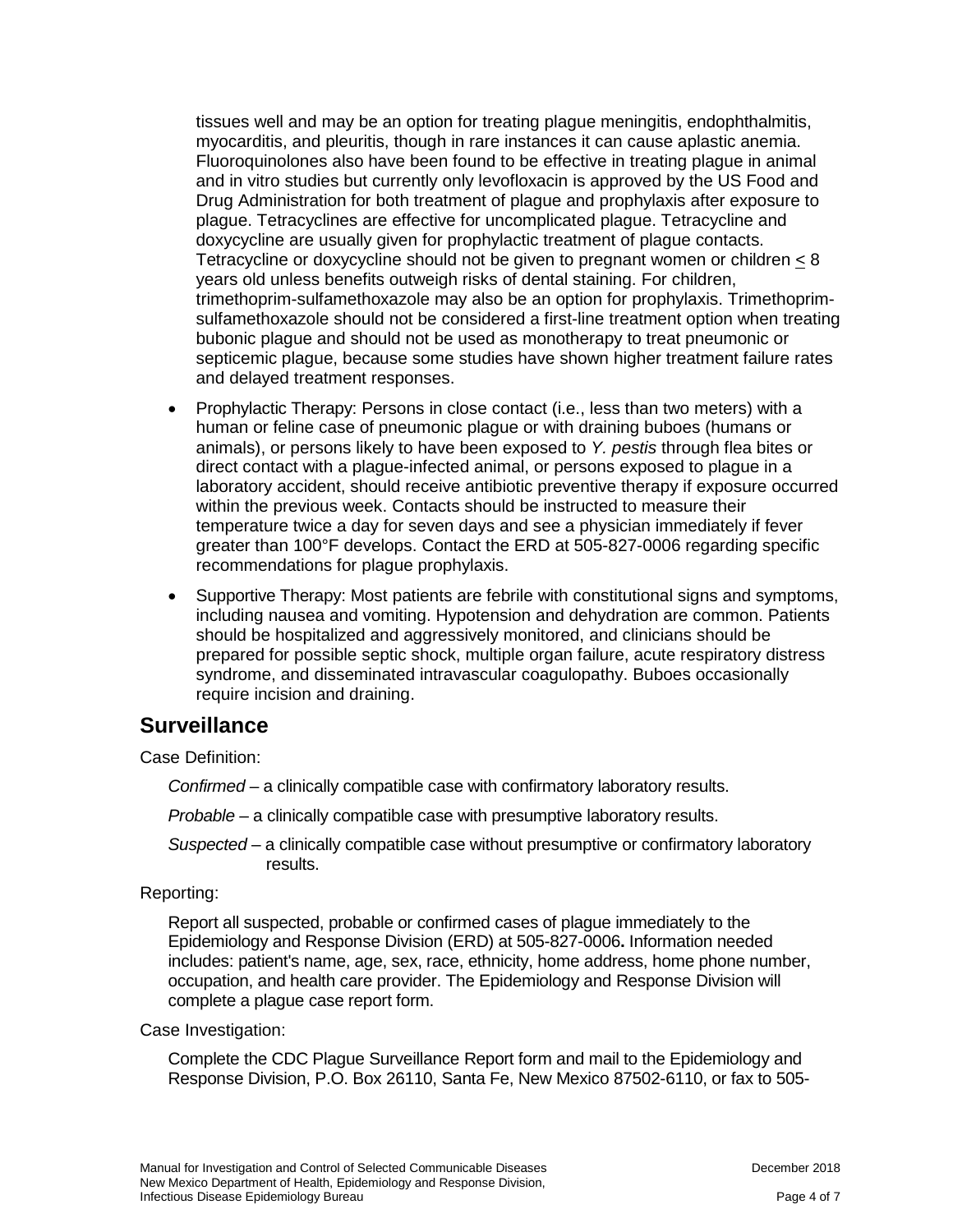827-0013. Investigation information should also be entered in NM-EDSS per established procedures.

## **Control Measures**

- 1. Case management
	- 1.1. Isolation: For bubonic, septicemic, and pneumonic plague, droplet isolation is required until 48 hours of appropriate antibiotic therapy have been given and there has been a favorable clinical response (i.e., defervescence).
	- 1.2. Prophylaxis: Not applicable.
- 2. Contact management
	- 2.1. Isolation: None required.
	- 2.2. Prophylaxis (also see treatment section):

2.2.a Asymptomatic persons having household or other close contact (i.e., less than two meters) with persons or animals with untreated pneumonic plague should receive post-exposure antibiotic prophylaxis for seven days. Additionally, contacts should measure their temperature twice a day for seven days and see a physician immediately if fever greater than 100°F develops.

2.2.b Close contacts of persons or animals with draining buboes may also need post-exposure prophylaxis. Consult with ERD for further recommendations.

2.2.c Close contacts of persons or animals with nondraining buboes should measure their temperature twice a day for seven days and see a physician immediately if fever greater than 100°F develops.

- 3. Prevention
	- 3.1. Immunization: Manufacture of US licensed inactivated whole cell *Y. pestis* vaccine was discontinued in 1999 and is no longer available.
	- 3.2. Surveillance of rodent and flea populations: The Department of Health Zoonoses Team conducts a field investigation of every confirmed case of plague in New Mexico to assess the likely source of infection and potential risk to others in that environment. Report rodent die-offs (e.g., a previously active prairie dog colony that has suddenly disappeared) to ERD. Within Bernalillo County, report rodent die-offs to the Albuquerque Environmental Health Department's Urban Biology Division (505-452-5300).
	- 3.3. Control of rodents and fleas: Interdictive flea control may be carried out on a limited basis where the risk of flea transmission to humans is high, such as during a plague epizootic in a housing area. Rodent control on a limited basis should only be done after effective flea control is accomplished. Sylvatic plague defies most control measures because the wild rodent reservoirs are so widespread and diverse.
	- 3.4. Public education: Educate the public about risk factors, preventive measures, and signs and symptoms of plague.
		- 3.4.a Control fleas on pets and prevent pets from roaming.
		- 3.4.b Avoid contact with dead and sick animals or rodent nests or burrows.

3.4.c Reduce rodent harborage around the home, such as junk piles and abandoned vehicles.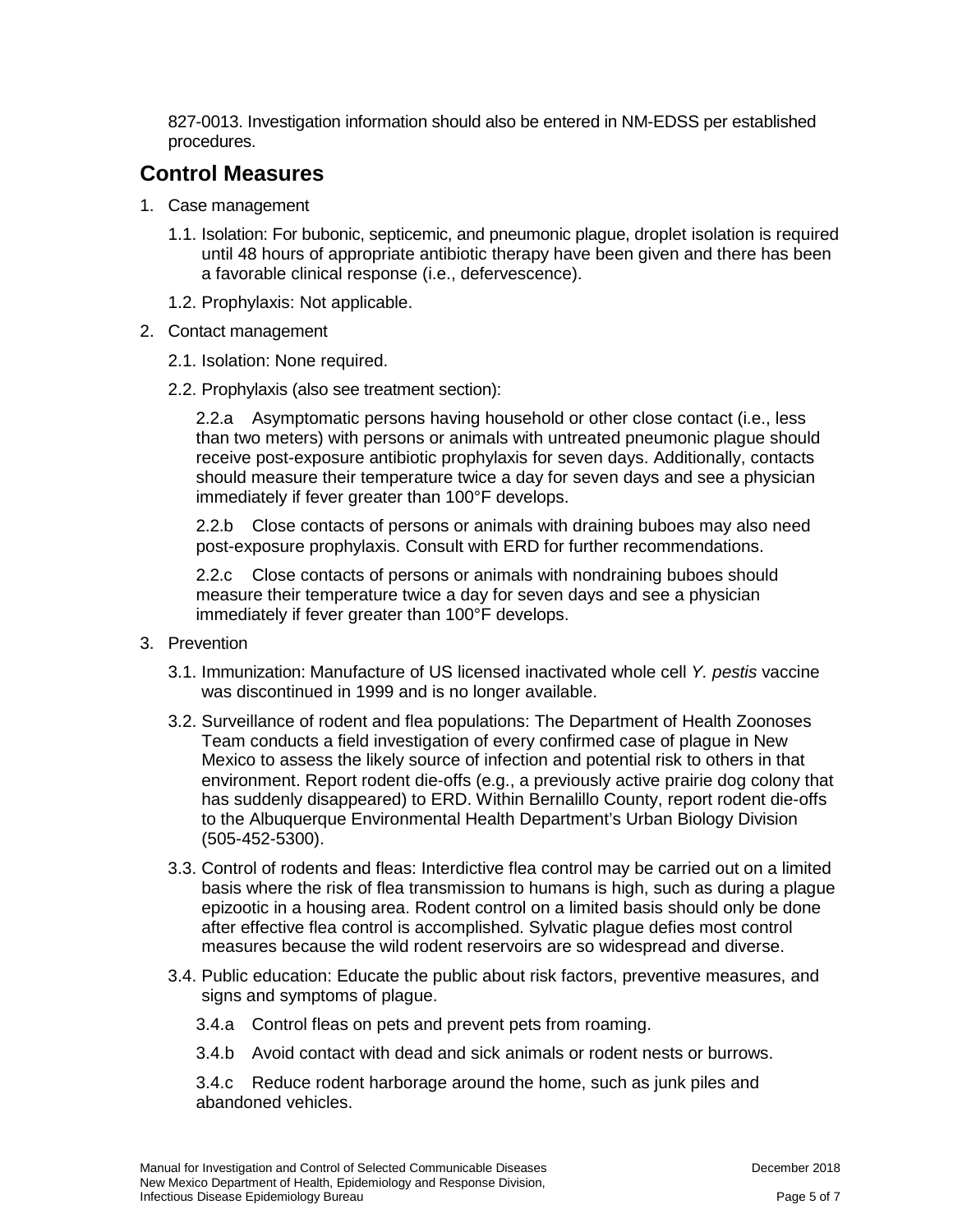3.4.d Stack woodpiles at least 24 inches above the ground and 100 feet from the house.

3.4.e Rodent-proof houses and outbuildings.

3.4.f Wear rubber gloves when handling wild game.

3.4.g Keep cats indoors or hunting cats outdoors. Immediately take to veterinarian any pet (especially a cat but also a dog) that hunts and has signs of fever and lethargy.

### **References**

Boulanger, LL, Ettestad, P, Fogarty, JD, et al. Gentamicin and tetracyclines for the treatment of human plague: review of 75 cases in New Mexico, 1985-1999. Clinical Infectious Diseases 2004; 38:663-669.

Butler T, Dennis DT. Yersinia Species, Including Plague. Principles and Practice of Infectious Diseases 6<sup>th</sup> ed. Mandell GL, Bennett JE, Dolin R, eds. NY, NY: Churchill Livingstone, 2005; 2691-2697.

Gage KL. Plague. *In* Topley and Wilson's Microbiology and Microbial Infections 9<sup>th</sup> ed. W. J. Hausler and M. Sussman, eds.1998; 885-903.

Gage KL, Dennis DT, Orloski KA, et al. Cases of cat-associated human plague in the western United States, 1977-1998. Clinical Infectious Diseases 2000; 30:893-900.

Heymann, DL, ed. Control of Communicable Diseases Manual, 20<sup>th</sup> ed. Washington, DC: American Public Health Association; 2014.

Plague Manual: Epidemiology, Distribution, Surveillance and Control. 1999. World Health Organization, Geneva.

Poland JD, Dennis DT. Plague. *In* Bacterial Infections of Humans: Epidemiology and Control 3rd ed. Evans AS, Brachman PS, eds. 1998; 545-558.

FDA News Release: FDA approves new antibacterial treatment for plague: <http://www.fda.gov/NewsEvents/Newsroom/PressAnnouncements/ucm302220.htm>

Runfola, JK, House J, Miller L, et al. Outbreak of Human Pneumonic Plague with Dog-to-Human Transmission – Colorado, June-July 2014. MMWR Weekly 2015; 64(16): 429-434.